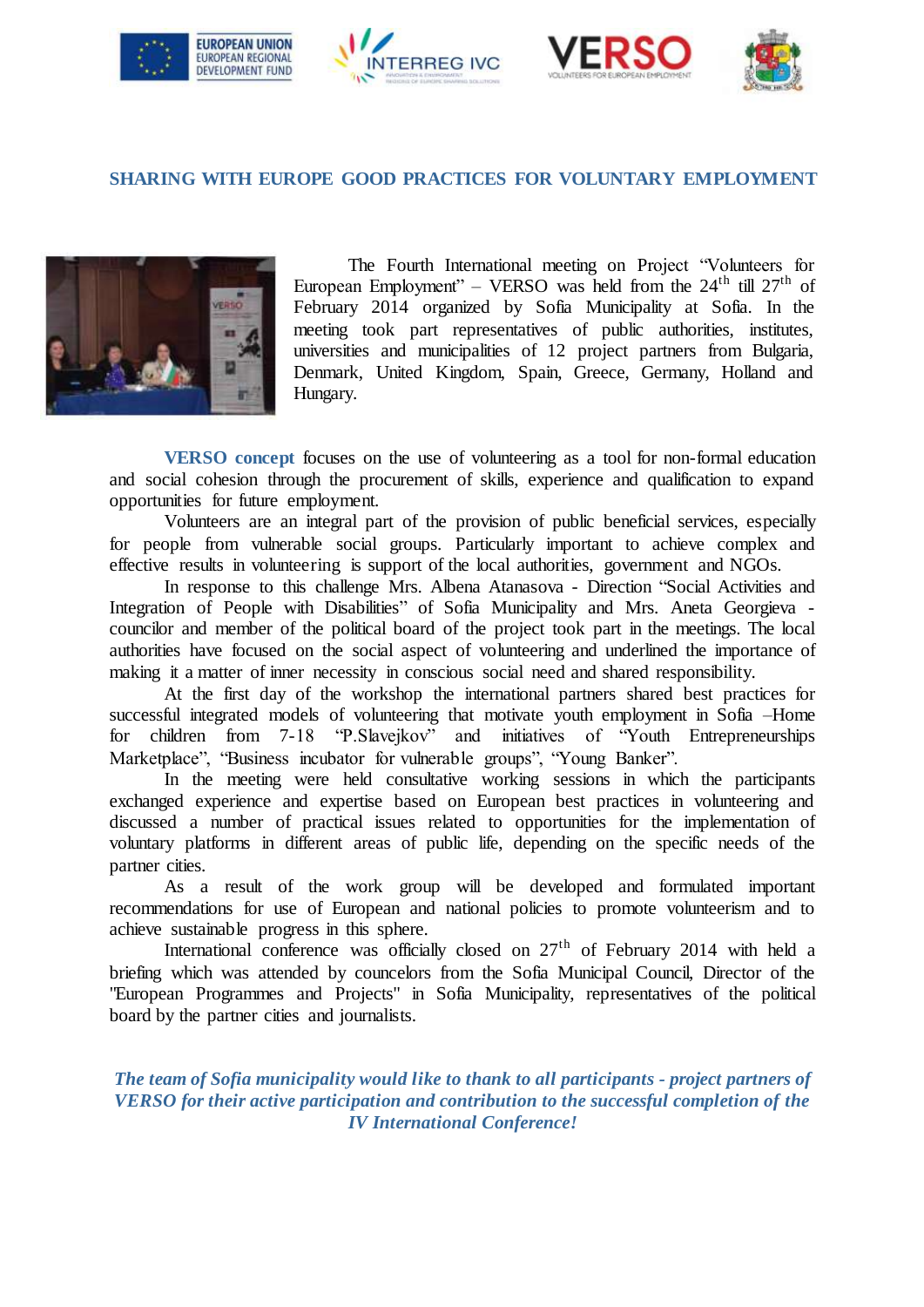## **Project Volunteers for European Employment – VERSO**

The project is co-funded by INTERREG IV C Programme of the European Union and includes a consortium of 12 partners from 8 countries: East Riding of Yorkshire Council (UK), Government of Catalonia (Spain), Region of Epirus (Greece), Municipalities of: Sofia (Bulgaria), Middelfart (Denmark), Netzwerk Lippe (Germany), Zalaegerszeg (Hungary), Coevorden (Holland) and University of Ioannina (Greece), Aarhus University (Denmark), Universitat Autònoma de Barcelona (Spain) and Budapest Business School (Hungary).

**Duration:** January 2012 - December 2014 (36 months)

**Total budget of the Project:** 210 522,16 Euro

**Financial / non-financial contribution of Sofia Municipality:** 31578,33 Euro

**Useful links**: [www.verso.au.dk](http://www.verso.au.dk/)